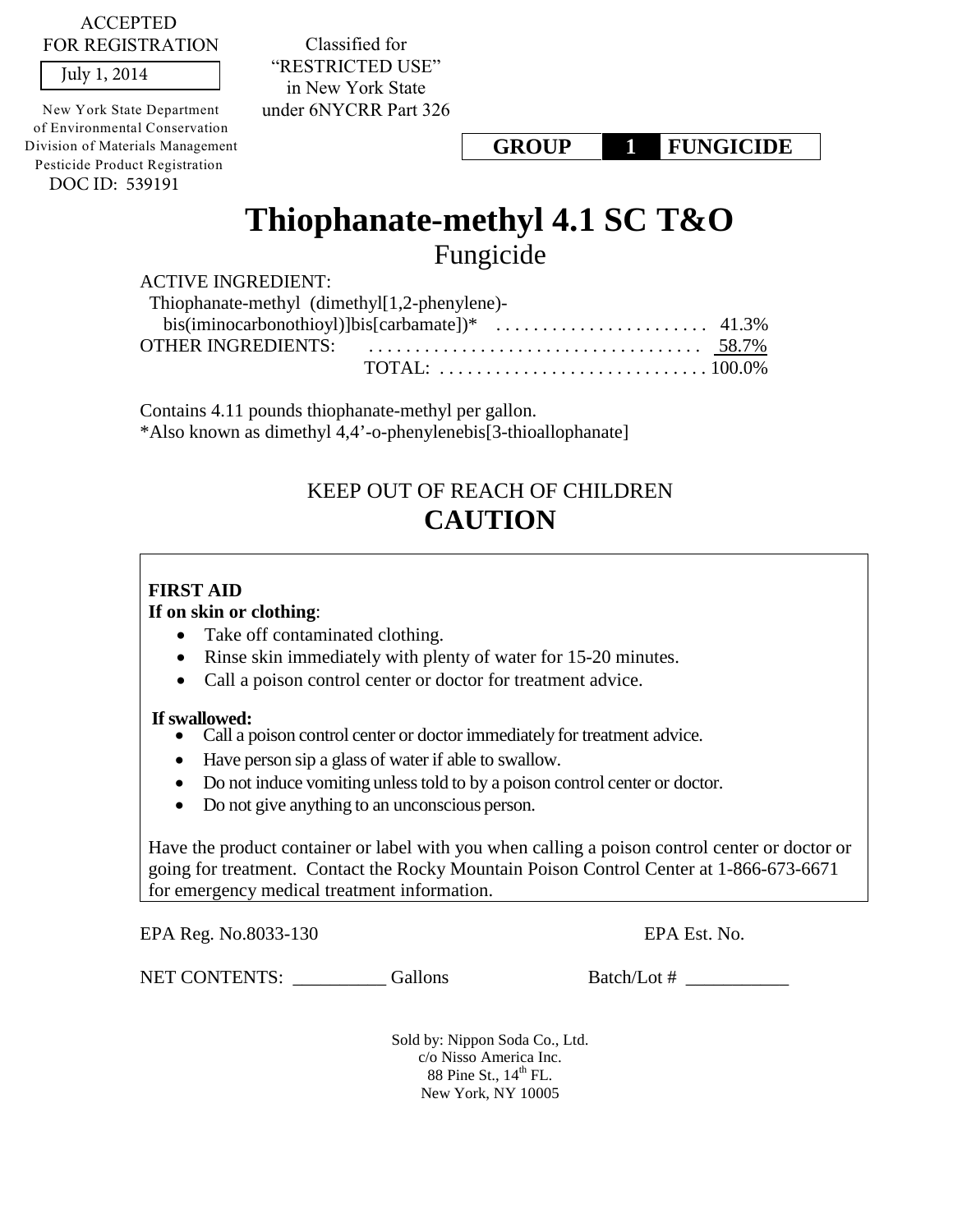# **PRECAUTIONARY STATEMENTS HAZARDS TO HUMANS AND DOMESTIC ANIMALS CAUTION**

Harmful if absorbed through the skin or if swallowed. Avoid contact with skin, eyes or clothing.

# **PERSONAL PROTECTIVE EQUIPMENT (PPE)**

Some materials that are chemical-resistant to this product are nitrile and butyl rubber. If you want more options, follow the instructions for category C on an EPA chemical-resistance category selection chart.

Handlers mixing, loading, and applying the product as a dip (including application of product in Kaolinite clay to conifer seedling roots) must wear:

- Coveralls over long-sleeved shirt and long pants,
- Chemical-resistant gloves,
- Chemical-resistant footwear plus socks,
- Chemical-resistant apron.

All other mixers, loaders, and applicators must wear:

- Long-sleeved shirt and long pants,
- Shoes plus socks,
- Chemical-resistant gloves,
- Chemical-resistant apron for mixers, loaders, and other handlers exposed to the concentrate.

#### User Safety Requirements

Follow manufacturer's instructions for cleaning/maintaining PPE. If no such instructions for washables exist, use detergent and hot water. Keep and wash PPE separately from other laundry. Discard clothing and other materials that have been drenched or heavily contaminated with this product's concentrate. Do not reuse them.

#### ENGINEERING CONTROLS

When handlers use enclosed cabs in a manner that meets the requirements listed in the Worker Protection Standard (WPS) for agricultural pesticides [40 CFR 170.240(d)(4-6)], the handler PPE requirements may be reduced or modified as specified in the WPS.

#### **USER SAFETY RECOMMENDATIONS**

Users should wash hands before eating, drinking, chewing gum, using tobacco, or using the toilet.

Users should remove clothing/PPE immediately if pesticide gets inside. Then wash thoroughly and put on clean clothing.

Users should remove PPE immediately after handling this product. Wash the outside of gloves before removing. As soon as possible, wash thoroughly and change into clean clothing.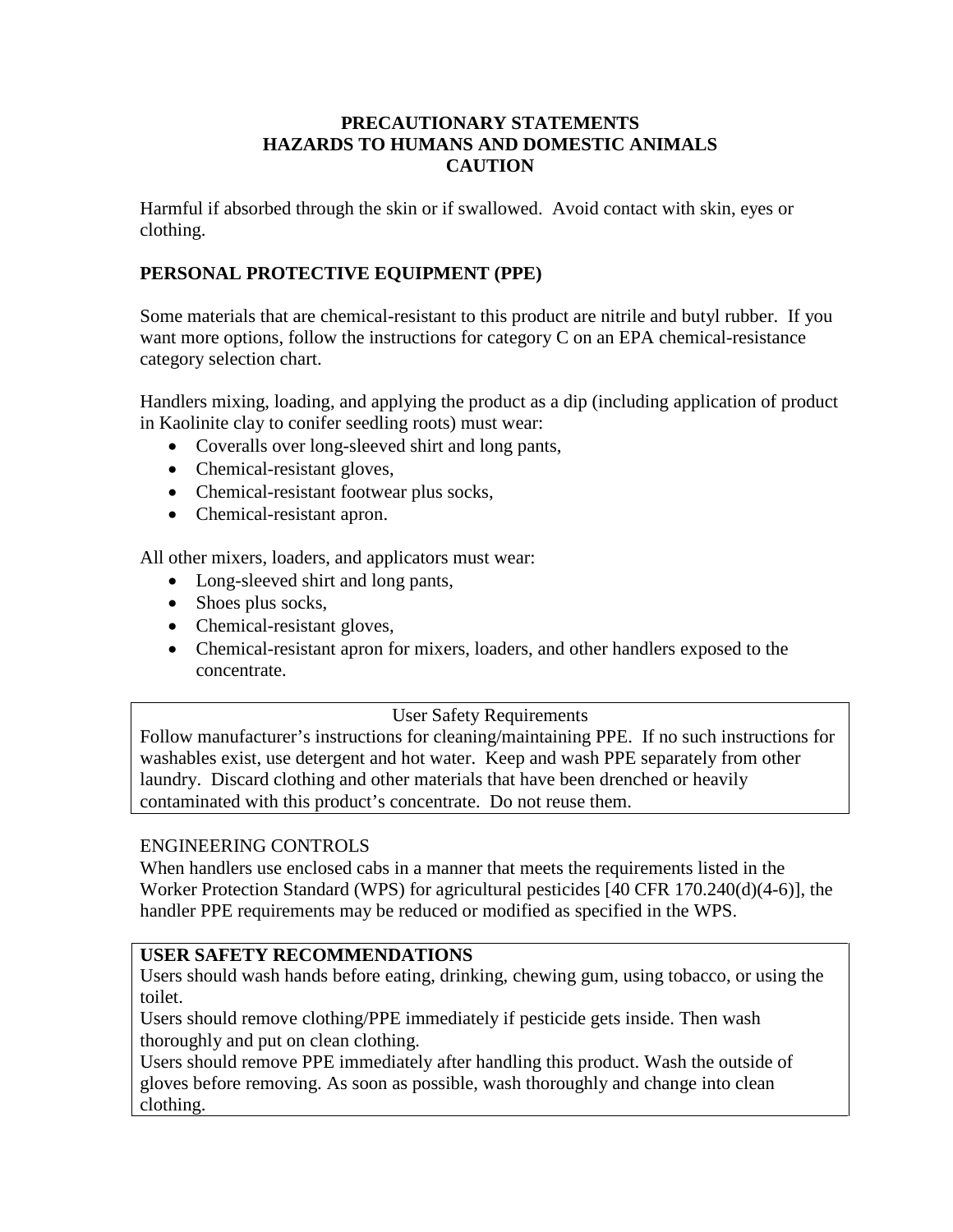# **ENVIRONMENTAL HAZARDS**

Do not apply directly to water, or to areas where surface water is present or to intertidal areas below the mean high water mark. Runoff from treated areas may be hazardous to aquatic organisms in neighboring areas. Do not contaminate water when disposing of equipment wash water.

# **DIRECTIONS FOR USE**

# **SHAKE WELL BEFORE USING**

It is a violation of Federal law to use this product in a manner inconsistent with its labeling.

Do not apply this product in a way that will contact workers or other persons, either directly or through drift. Only protected handlers may be in the area during application. For any requirements specific to your State or Tribe, consult the agency responsible for pesticide regulation.

Do not apply when wind speed favors drift beyond the area intended for treatment.

# **AGRICULTURAL USE REQUIREMENTS**

Use this product only in accordance with its labeling and with the Worker Protection Standard, 40 CFR part 170. This Standard contains requirements for the protection of agricultural workers on farms, forests, nurseries, and greenhouses, and handlers of agricultural pesticides. It contains requirements for training, decontamination, notification, and emergency assistance. It also contains specific instructions and exceptions pertaining to the statements on this label about personal protective equipment (PPE), and restricted-entry interval. The requirements in this box only apply to uses of this product that are covered by the Worker Protection Standard. Do not enter or allow worker entry into treated areas during the restricted entry interval (REI). Exemption: The Worker Protection Standard, under certain circumstances, allows workers to enter the treated area if there will be no contact with anything that has been treated.

Do not enter or allow workers entry into treated areas during the restricted-entry interval (REI). The REI for each crop is listed in the directions for use associated with that crop.

Exemption: If this product is applied by drenching, the Worker Protection Standard, under certain circumstances, allows workers to enter the treated area if there will be no contact with anything that has been treated.

PPE required for early entry to treated areas that is permitted under the Worker Protection Standard and that involves contact with anything that has been treated, such as plants, soil, or water, is:

- Coveralls over long-sleeved shirt and long pants,
- Chemical-resistant gloves made of any waterproof material,
- Chemical-resistant footwear plus socks,
- Chemical-resistant headgear for overhead exposures.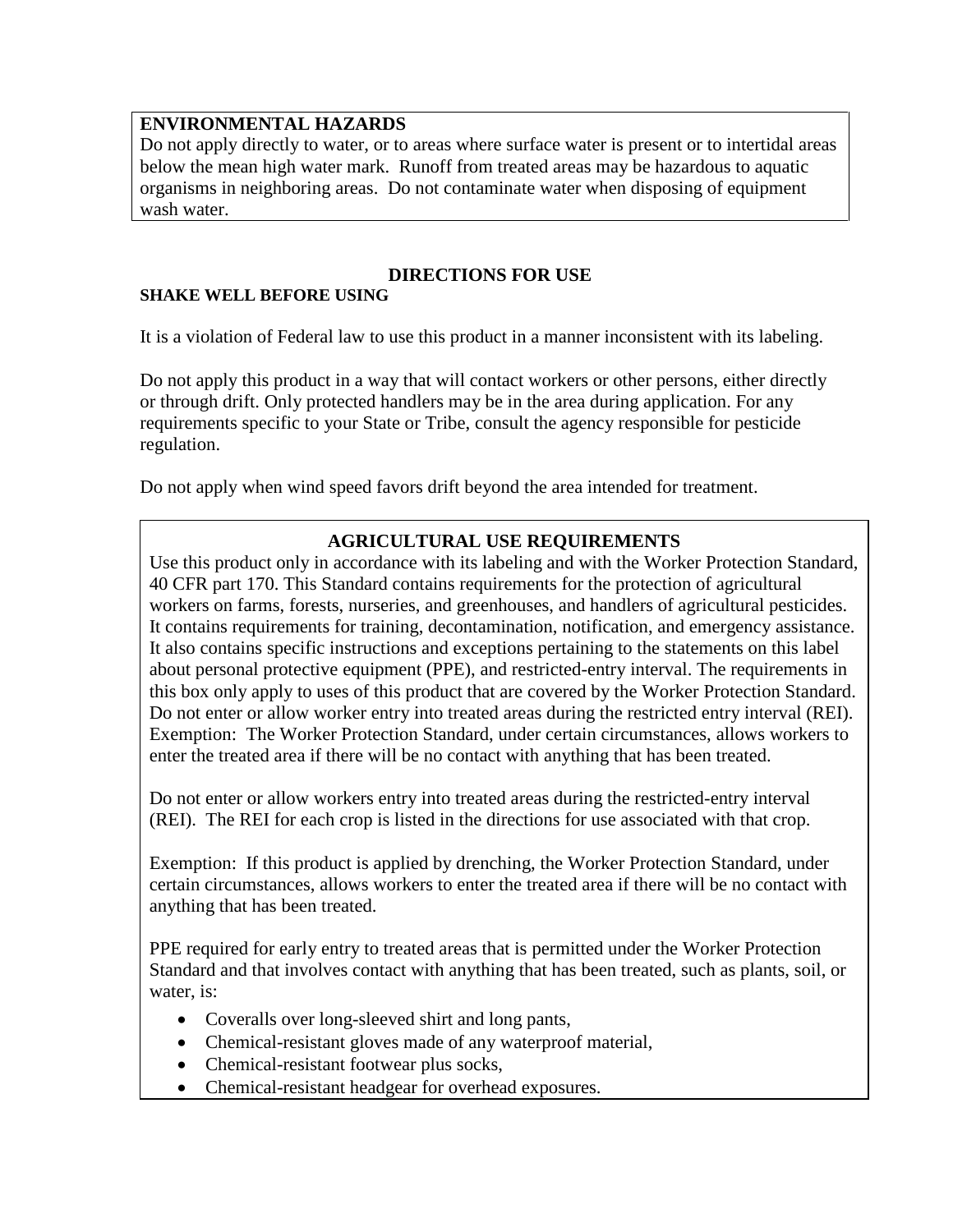# **NON-AGRICULTURAL USE REQUIREMENTS**

The requirements in this box only apply to uses of this product that are NOT within the scope of the Worker Protection Standard for agricultural pesticides (40CFR Part 170). The WPS applies when this product is used to produce agricultural plants on farms, forests, nurseries, or greenhouses.

Do not allow others to enter until sprays have dried.

## **GENERAL INFORMATION for Turf and Ornamental Uses**

Thiophanate Methyl 4.1 SC T&O Fungicide is a broad spectrum fungicide exhibiting preventative, curative, and systemic properties. It is useful on a wide variety of turf and ornamental disease problems. Apply Thiophanate Methyl 4.1 SC T&O Fungicide with ground equipment, using sufficient volume of spray to provide thorough coverage. Use the higher rates under conditions of severe disease pressure. Also, see local State Extension Service recommendations for application schedules.

Chemigation instructions follow Directions For Use. Read and follow these instructions carefully for this method of application.

Mixing instructions: **SHAKE WELL BEFORE USING**. Some settling may occur during prolonged periods of non-use. When high pH tank mixes exist, the interval between mixing and application should be minimized. The buffering of tank water to pH 6-7 prior to the addition of Thiophanate Methyl 4.1 SC T&O Fungicide is recommended. Add required amount of Thiophanate Methyl 4.1 SC T&O Fungicide to partially filled tank (1/2 total volume), agitate by mechanical or hydraulic means, add tank mix product if used (see below), agitate again and then add remaining required amount of water. Continuous agitation is recommended to keep the material in proper suspension. For best results, use spray mixture the same day it is prepared.

Tank mixing instructions: Thiophanate Methyl 4.1 SC T&O Fungicide is compatible with most commonly used pesticides. If tank mixing with other materials, add products in the following order: wettable powders, dry flowables, liquid flowables, emulsifiable concentrates, and soluble materials such as fertilizers. No claim of compatibility with other products is implied. Do not tank mix with copper-containing materials or with highly alkaline pesticides, such as Bordeaux mixture or lime sulfur. Consult the intended tank mix partner product label for appropriate application rates and use instructions. Follow the label directions for the most restrictive of label precautions and limitations. This product may not be mixed with any product containing a label prohibition against such mixing. Read and observe the most restrictive precautionary statements and other information appearing on product labels used in mixtures. Thiophanate Methyl 4.1 SC T&O Fungicide may be applied in conjunction with chemically neutral liquid fertilizers. Application in conjunction with highly alkaline fertilizers, such as aqueous ammonia, may cause a degradation of the pesticide, resulting in reduced performance and should be avoided.

**RESISTANCE MANAGEMENT:** To avoid the development of tolerant or resistant strains of fungi, Thiophanate Methyl 4.1 SC T&O Fungicide should always be tank-mixed with a fungicide of different chemistry, and/or a fungicide of different chemistry should be alternated with Thiophanate Methyl 4.1 SC T&O Fungicide. DO NOT USE PRODUCTS CONTAINING THIABENDAZOLE OR OTHER PRODUCTS CONTAINING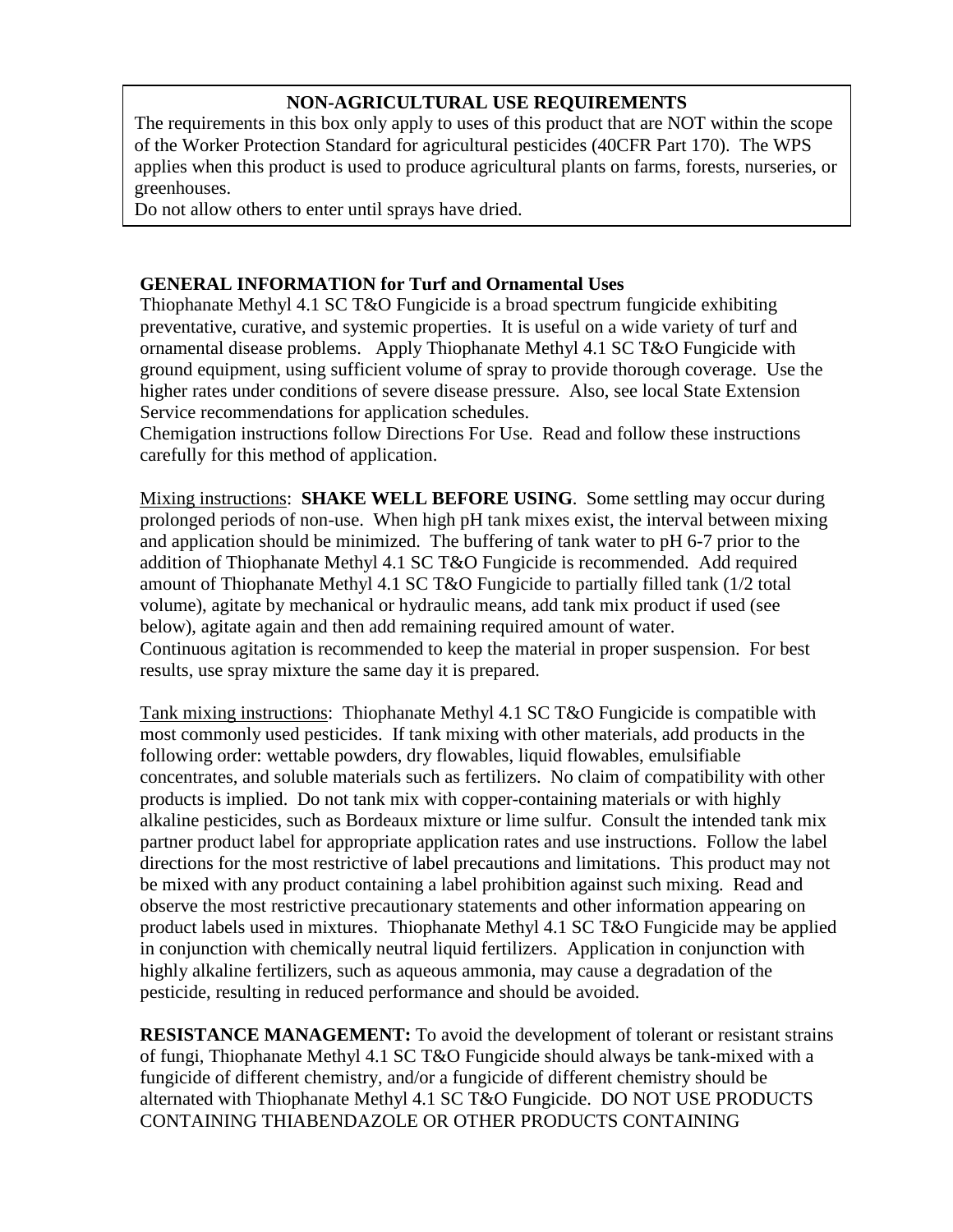THIOPHANATE-METHYL IN COMBINATION, IN ROTATION, OR AS A SUBSTITUTE FOR THIOPHANATE METHYL 4.1 SC T&O FUNGICIDE AS THEY ARE OF SIMILAR CHEMISTRY AND WILL CONTRIBUTE TO THE DEVELOPMENT OF RESISTANCE. If after using Thiophanate Methyl 4.1 SC T&O Fungicide as recommended, and the treatment is not effective, a tolerant or resistant strain of fungi may be present. Discontinue the use of Thiophanate Methyl 4.1 SC T&O Fungicide for at least one season. As long as these precautions are followed, Thiophanate Methyl 4.1 SC T&O Fungicide can be useful for disease control, even if resistant strains are present.

# **TURF APPLICATION –Not for homeowner use. For use only by certified applicators or those under their immediate supervision. Do not apply with fixed wing or rotary aircraft. Not for use on turf being grown for sale or other commercial use as sod.**

## **Do not enter or allow others to enter until sprays have dried.**

For use on all fine turf applications such as commercial and residential lawns, parks, athletic fields, golf course greens, tees, and fairways, and cemeteries, consisting of cool and warm season grasses such as Bentgrass, Bluegrass, Bermudagrass, Fescue, Ryegrass, St. Augustinegrass, Zoysiagrass, or their mixtures. When used in accordance with the label, Thiophanate Methyl 4.1 SC T&O Fungicide is not phytotoxic to any of the above mentioned grasses. Thiophanate Methyl 4.1 SC T&O Fungicide has both preventive and curative activity, and is to be used for the prevention and control of the diseases mentioned below.

Ground Application: Apply Thiophanate Methyl 4.1 SC T&O Fungicide with properly calibrated hand held, mechanical or motorized spray equipment or by chemigation through appropriate sprinkler irrigation systems. Spray uniformly over the area to be treated. Apply recommended amounts in sufficient water to obtain thorough coverage of treatment area (2-4 gal. of finished spray per 1,000 sq ft is suggested). When treating golf greens, always treat aprons and approaches. Use the highest recommended rate under conditions of severe disease pressure. For best results, apply after mowing or avoid mowing for at least twelve hours after application.

Lightly water the treatment area with one to two tenths inch of water to move the fungicide into active root zone. Excessive irrigation may move Thiophanate Methyl 4.1 SC T&O Fungicide below active root zone and reduce application effectiveness. Green design and drainage will influence irrigation practices. When tank mixing with contact action fungicides for foliar diseases, applications should be allowed to dry on leaf surfaces. Normal watering may proceed after sprays have dried.

General Restrictions

- Do not graze animals on treated turf.
- Do not feed clippings to livestock or poultry.
- Do not apply ·with fixed wing or rotary aircraft.
- Minimum retreatment interval on turf is 14 days.
- Do not enter or allow others to enter until sprays have dried.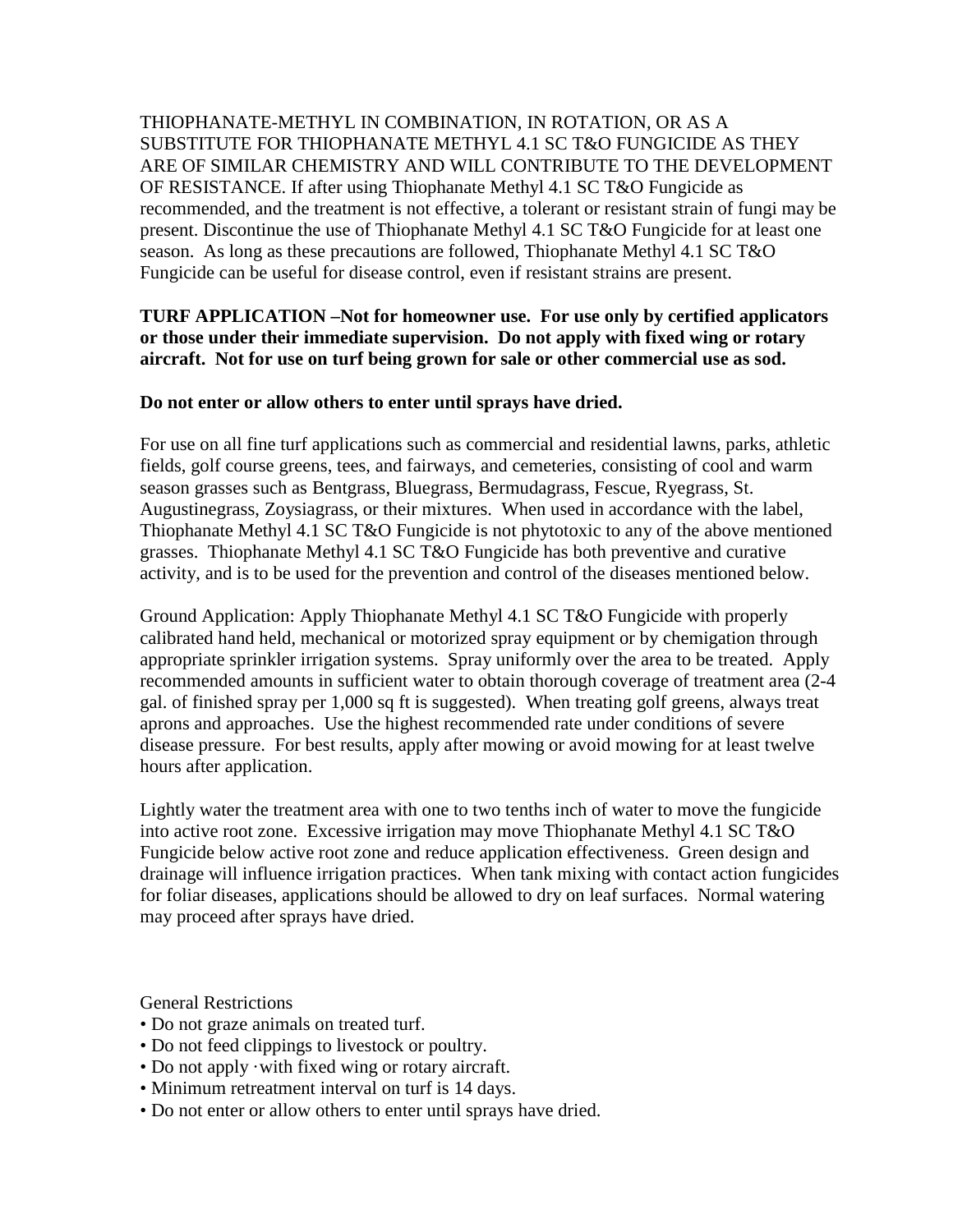Restrictions for use on residential or public turf (commercial and residential lawns, parks, athletic fields, cemeteries):

- do not apply more than 2.0 fl.oz. product/1000  $\text{ft}^2$  in one application
- $\bullet$  do not apply more than 7.8 fl.oz. product/1000 ft<sup>2</sup> per year

Restrictions for use on golf courses (tees, greens, apron):

- Do not apply more than 5.8 fl. oz. product/  $1000 \text{ ft}^2$  in one application
- Do not apply more than 15.7 fl. oz. product/1000  $\text{ft}^2$  to tees or greens per year
- Do not apply more than 3.9 fl. oz. product/1000 ft<sup>2</sup> to fairways (except Florida) per year
- In Florida, do not apply more than 2.0 fl.oz. product/1000  $\pi^2$  to fairways per year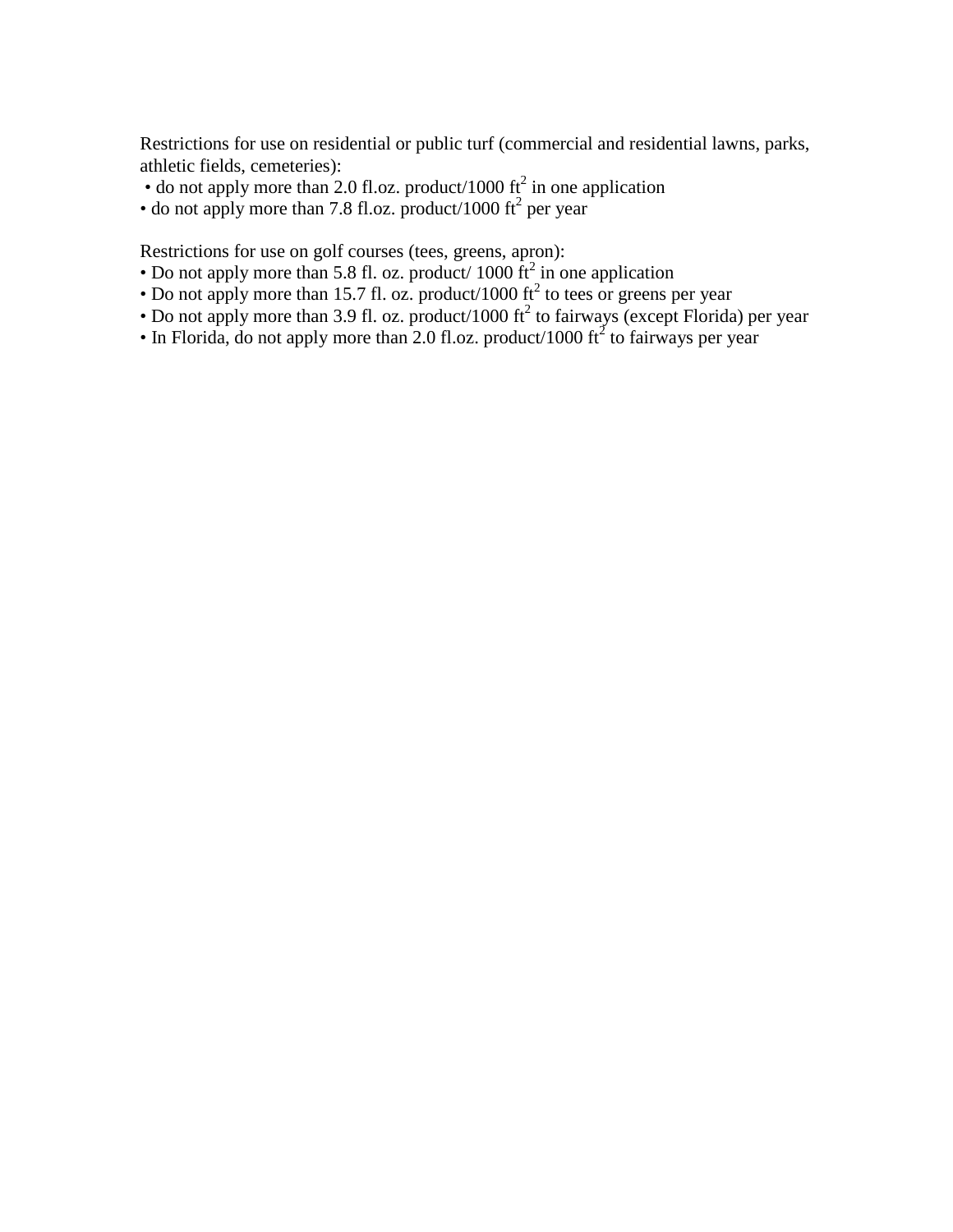|                            | Rate: fl. oz. product/1,000 sq. ft. |              |          |                                                                  |
|----------------------------|-------------------------------------|--------------|----------|------------------------------------------------------------------|
|                            |                                     |              | Non Golf |                                                                  |
|                            |                                     | Golf courses | Course   |                                                                  |
| <b>Diseases</b>            | Tees &                              | Fairways **  | $\ast$   | Instructions                                                     |
|                            | Greens                              |              |          |                                                                  |
| Anthracnose: basal         | $3.9 - 5.9$                         | 3.9          | 2.0      | For prevention in historic areas of disease pressure, apply      |
| Colletotrichum graminicola |                                     |              |          | twice at 14-day intervals when soil temperature reaches 60°F.    |
| Anthracnose: foliar        | $2.2 - 4.4$                         |              |          | For curative control, apply when disease first appears and       |
| Colletotrichum graminicola |                                     |              |          | continue at 14-day intervals as needed. Rotations and/or tank    |
|                            |                                     |              |          | mix combinations with chlorothalonil or triadimeton can be       |
|                            |                                     |              |          | used.                                                            |
| Bermudagrass decline:      | $3.9 - 5.9$                         | 3.9          | 2.0      | Apply in mid-July or when disease symptoms first appear and      |
| Gaeumannomyces graminis    |                                     |              |          | repeat at 14-day intervals for suppression. Use higher rates     |
| var. graminis              |                                     |              |          | under most severe disease pressure. Follow proper agronomic      |
| Take-All-Patch:            |                                     |              |          | recommendations to maintain plant vigor.                         |
| Gaeumannomyces graminis    |                                     |              |          |                                                                  |
| var. avenae                |                                     |              |          |                                                                  |
| Cool Season Brown Patch:   | $3.9 - 5.9$                         | 3.9          | 2.0      | For prevention, apply in fall before turf has stopped all growth |
| Rhizoctonia cerealis       |                                     |              |          | activity. Make second application in early spring when soil      |
| Necrotic Ring Spot:        |                                     |              |          | temperatures reach 55-60°F or when disease first appears. For    |
| Leptosphaeria korrea       |                                     |              |          | curative action, apply when disease first appears in early       |
| <b>Spring Dead Spot:</b>   |                                     |              |          | spring and continue at 14-day intervals.                         |
| Leptosphaeria korrea       |                                     |              |          |                                                                  |
| <b>Coprinus Snow Mold:</b> | $3.9 - 5.9$                         | 3.9          | 2.0      | Make 2 treatments at 21-day intervals in late fall to early      |
| Coprinus psychromorbidus   |                                     |              |          | winter, with the last application made just prior to first       |
|                            |                                     |              |          | permanent snow cover.                                            |
| Fusarium Blight: Fusarium  | $3.9 - 5.9$                         | 3.9          | 2.0      | Apply when disease first appears at 14-day intervals.            |
| roseum, F. triticum        |                                     |              |          |                                                                  |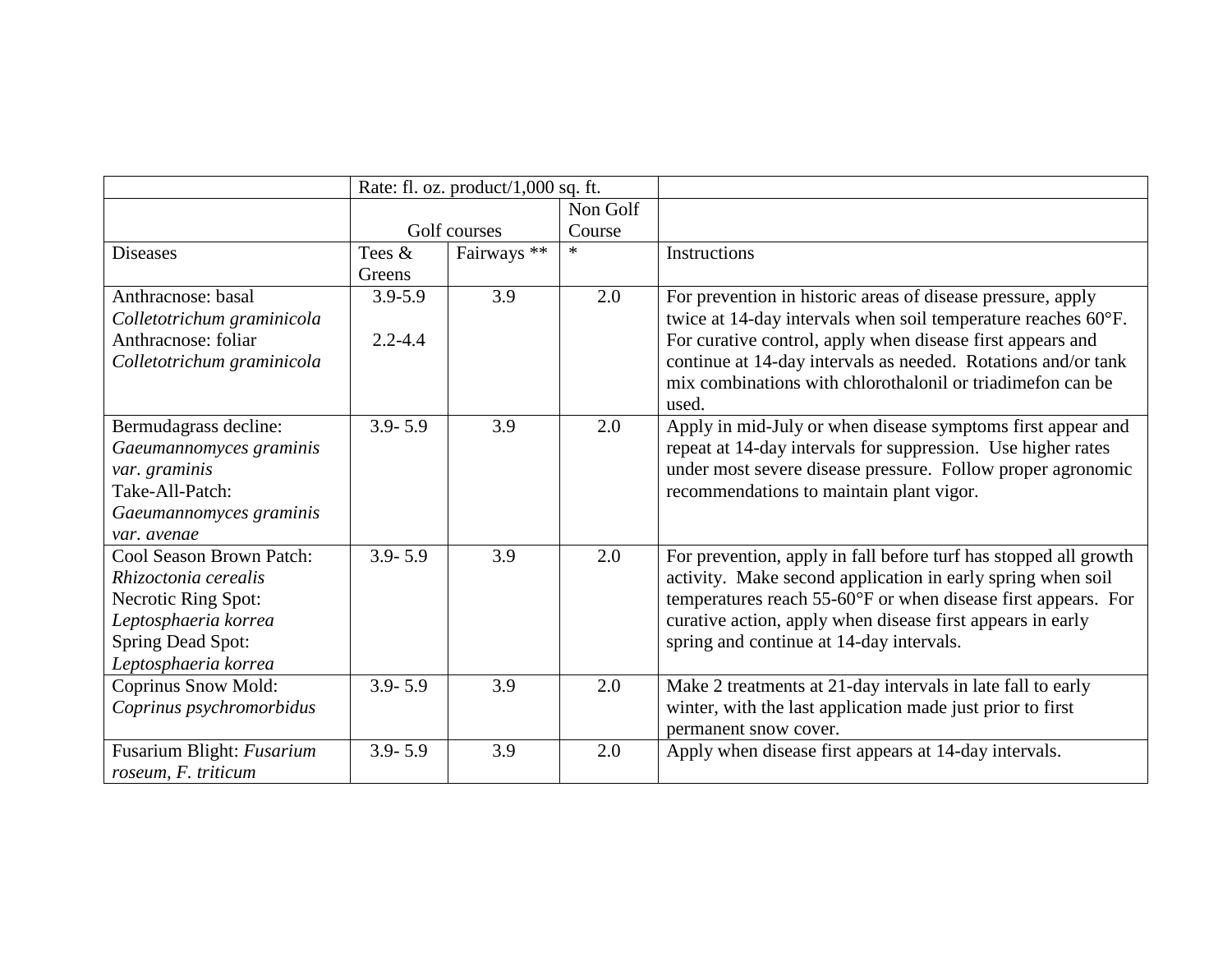|                              | Rate: fl. oz. product/1,000 sq. ft. |              |          |                                                                |
|------------------------------|-------------------------------------|--------------|----------|----------------------------------------------------------------|
|                              |                                     |              | Non Golf |                                                                |
|                              |                                     | Golf courses | Course   |                                                                |
| <b>Diseases</b>              | Tees &                              | Fairways **  | $\ast$   | Instructions                                                   |
|                              | Greens                              |              |          |                                                                |
| Dollar Spot: Moellerodiscus, | $2.2 - 3.9$                         | $2.2 - 3.9$  | 2.0      | Apply when disease first appears and continue at 14-day        |
| Lanzia                       |                                     |              |          | intervals. Rotations and/or tank mix combinations with         |
| Large Brown Patch:           |                                     |              |          | chlorothalonil, iprodione, or mancozeb can be used.            |
| Rhizoctonia solani           |                                     |              |          |                                                                |
| Ascochyta Leaf Blight:       |                                     |              |          |                                                                |
| Ascochyta                    |                                     |              |          |                                                                |
| Copper Spot:                 |                                     |              |          |                                                                |
| Gloeocercospora sorghi       |                                     |              |          |                                                                |
| Fusarium patch: Fusarium     |                                     |              |          |                                                                |
| nivale                       |                                     |              |          |                                                                |
| Red Thread: Corticum         |                                     |              |          |                                                                |
| fuciforme                    |                                     |              |          |                                                                |
| Zoysia Patch: Rhizoctonia    |                                     |              |          |                                                                |
| solani                       |                                     |              |          |                                                                |
| Gray Leaf Spot (Blast),:     | $3.9 - 5.9$                         | 3.9          | 2.0      | Make preventative application before expected period of        |
| Pyricularia grisea           |                                     |              |          | disease development. Continue applications at 14 day           |
|                              |                                     |              |          | intervals.                                                     |
| Leaf Spot: Drechlsera        | $3.9 - 5.9$                         | 3.9          | 2.0      | Apply when disease first appears and make applications at 14-  |
| Leaf, crown, and root        |                                     |              |          | day intervals as needed. Rotations and/or tank mix             |
| diseases: Bipolaris,         |                                     |              |          | combinations with chlorothalonil, iprodione, or mancozeb are   |
| Curvularia, Exserohilum      |                                     |              |          | recommended under severe conditions.                           |
| <b>Pink Snow Mold:</b>       | $2.2 - 3.9$                         | $2.2 - 3.9$  | 2.0      | Apply in late fall to early winter before turf has stopped all |
| Michrodochium nivale         |                                     |              |          | growth activity. A second application may be used in           |
|                              |                                     |              |          | combination with chlorthalonil, or thiram at recommended       |
|                              |                                     |              |          | rates before snow cover or during spring thaw.                 |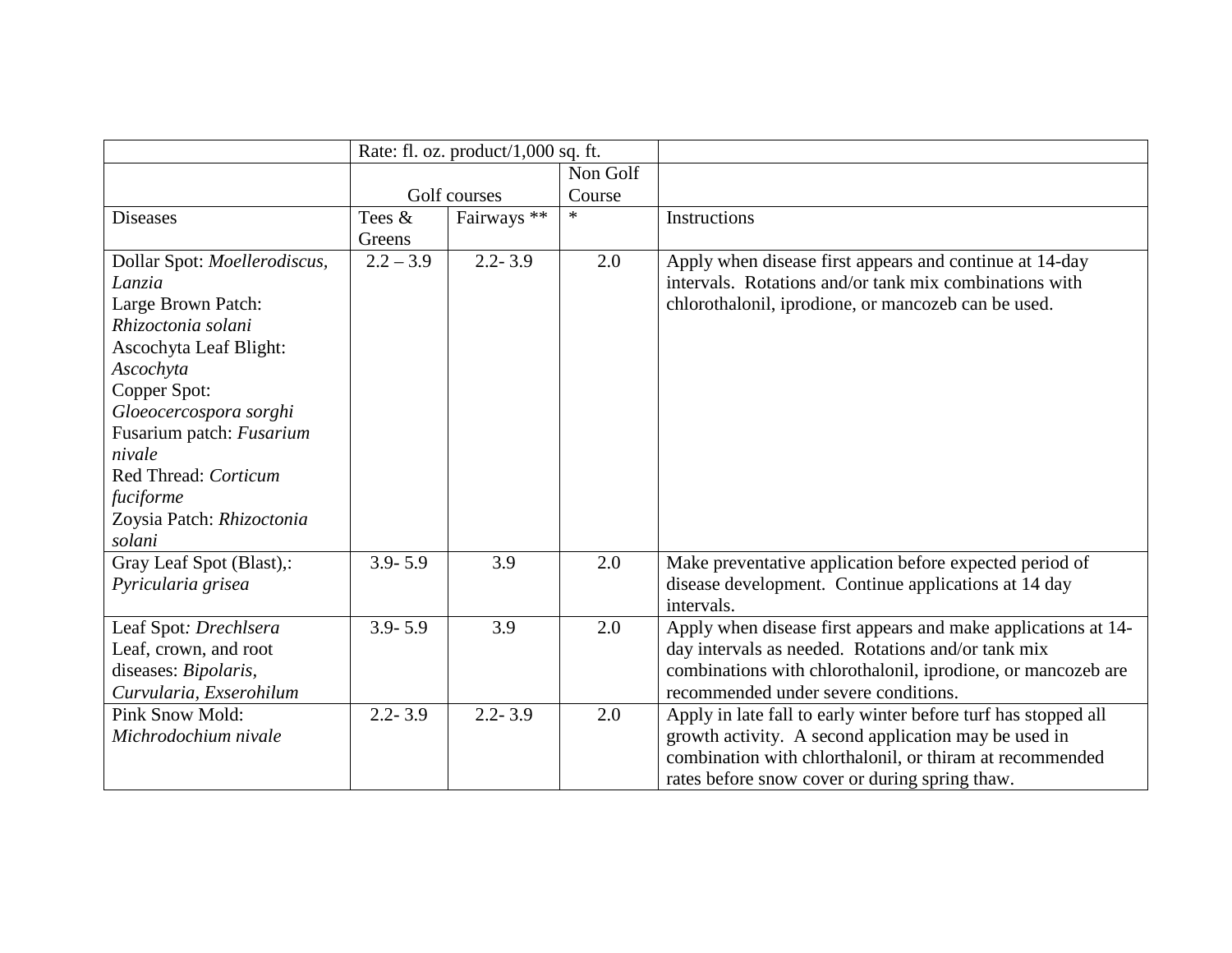|                           | Rate: fl. oz. product/ $1,000$ sq. ft. |              |          |                                                                  |
|---------------------------|----------------------------------------|--------------|----------|------------------------------------------------------------------|
|                           |                                        |              | Non Golf |                                                                  |
|                           |                                        | Golf courses | Course   |                                                                  |
| <b>Diseases</b>           | Tees $\&$                              | Fairways **  | $\ast$   | Instructions                                                     |
|                           | Greens                                 |              |          |                                                                  |
| Rusts: Puccinia, Uromyces | $3.9 - 5.9$                            | 3.9          | 2.0      | Make 2 applications at 14-day intervals when disease first       |
|                           |                                        |              |          | appears. Rotations and/or tank mix combinations with             |
|                           |                                        |              |          | chlorothalonil or mancozeb are recommended.                      |
| Stripe Smut: Ustilago     | $3.9 - 5.9$                            | 3.9          | 2.0      | Apply at 14-day intervals when disease first appears. For        |
| striiformis               |                                        |              |          | prevention, apply in spring and fall.                            |
| Summer Patch: Magnaporthe | $3.9 - 5.9$                            | 3.9          | 2.0      | For prevention, make 3 applications starting late April or early |
| poae                      |                                        |              |          | May using 21-day intervals. Rotations and/or tank mix            |
|                           |                                        |              |          | combinations may be used as part of the three application        |
|                           |                                        |              |          | program. For suppression, apply at 14-day intervals when         |
|                           |                                        |              |          | disease first appears.                                           |

\* public turf (commercial and residential lawns, parks, athletic fields, cemeteries)

\*\* In Florida, do not apply more than 2.0 fl. oz. product/1000 ft<sup>2</sup> per year to fairways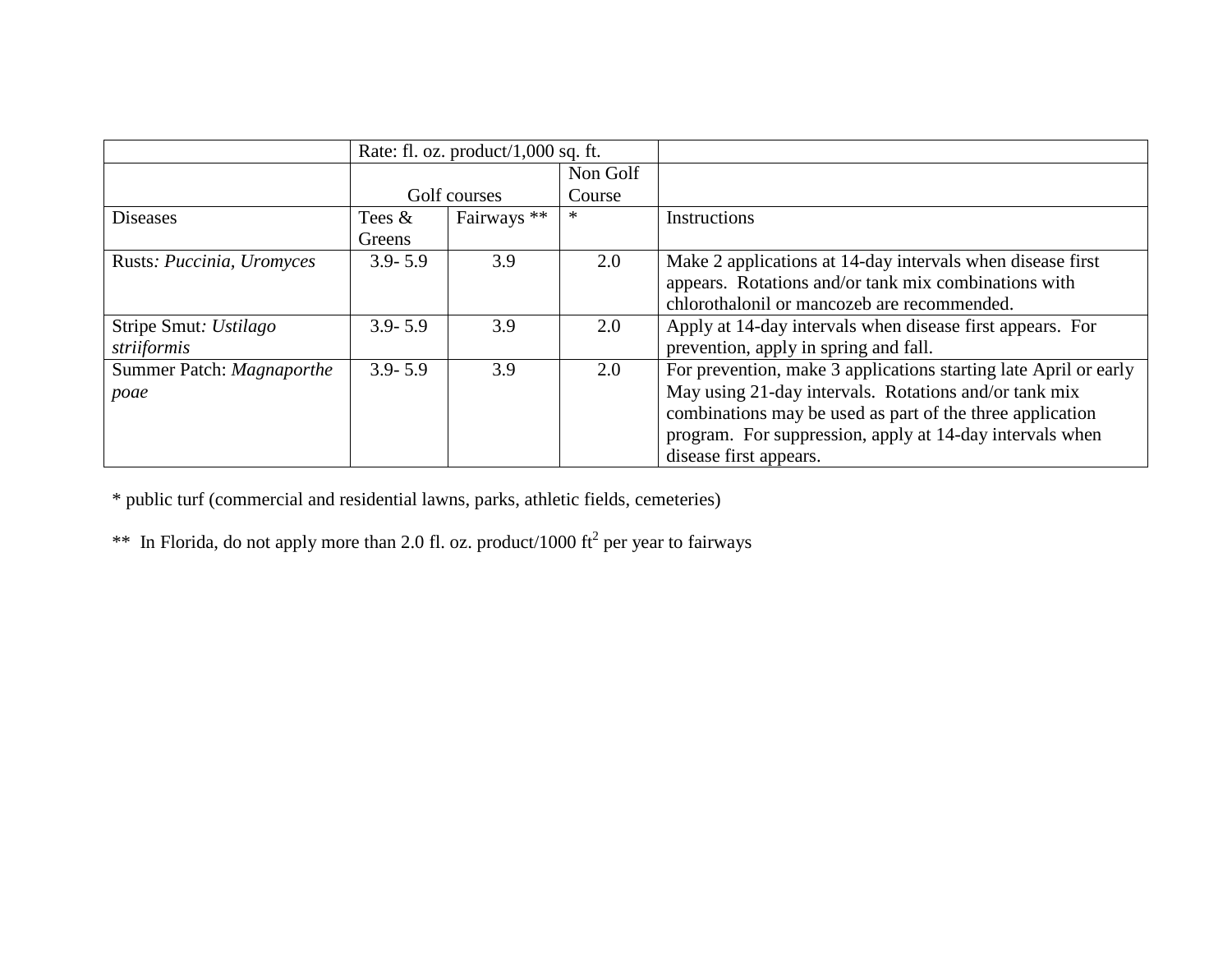# **HORTICULTURAL APPLICATIONS**

Nursery Greenhouse, Landscape & Interiorscape Annual and Perennial Flowers, Bedding Plants, Foliage Plants, Ground Covers, plus Deciduous and Evergreen Trees and Shrubs

Do not apply this product in a way that will contact any person, pet, either directly or through drift. Keep people and pets out of the area during application.

## **Homeowners: For use on ornamentals only. Do not apply to home orchards/fruit trees. DO NOT ALLOW PEOPLE OR PETS TO ENTER THE TREATED AREA UNTIL SPRAYS HAVE DRIED.**

**Certified applicators: Do not enter or allow others to enter until sprays have dried.**

**Do not use fruit, nuts, or sap from treated trees as food or feed.**

#### **Not for homeowner use in New York State.**

Thiophanate Methyl 4.1 SC T&O Fungicide is a broad spectrum systemic fungicide which controls a variety of foliar, stem, and root diseases on a wide range of commercially important plants. Thiophanate Methyl 4.1 SC T&O Fungicide is also effective as a pre-plant dip on cuttings and bulbs. For soil drench applications, best plant protection is achieved with preventative treatments repeated every 21-28 days. For foliar applications, begin treatments when disease first appears, or during suspected periods of disease development. Make additional applications every 7-14 days or as otherwise instructed for the prevention or control of the listed diseases. Use of a wetting agent is recommended for plants that have leaves that are difficult to wet properly. Use of a spreader-sticker is recommended to enhance product performance in wet weather conditions or during periods of overhead irrigation. Thiophanate Methyl 4.1 SC T&O Fungicide may be used to control listed diseases on "backyard" ornamental fruit and nut trees such as almond, apple, apricot, cherry, nectarine, peach, pecan, plum, and prune trees. Thiophanate Methyl 4.1 SC T&O Fungicide may be applied as a ground application using hand held, mechanical or motorized spray equipment, or as a chemigation spray or through an applicable sprinkler irrigation system; or as an aerial application where applicable. See specific instructions below.

Note: The "Directions For Use" of this product reflect the cumulative inputs from both historical field use and product testing programs. However, it is impossible to test this product on all species and cultivars. A preliminary trial is suggested on a small scale before a full treatment is applied to any plant type not shown on this label but found in a similar use site with a listed disease problem. Wait 5-7 days after treatment to evaluate results. This product is not recommended for use on Swedish Ivy (*Nephrolepis exhaltata*), Boston Fern (*Plectranthus australis*), and Easter Cactus (*Hatiora gaertneri*).

Some plants may occasionally show some sensitivity to Thiophanate Methyl 4.1 SC T&O Fungicide applications, primarily as seedlings. Symptoms rarely affect marketability of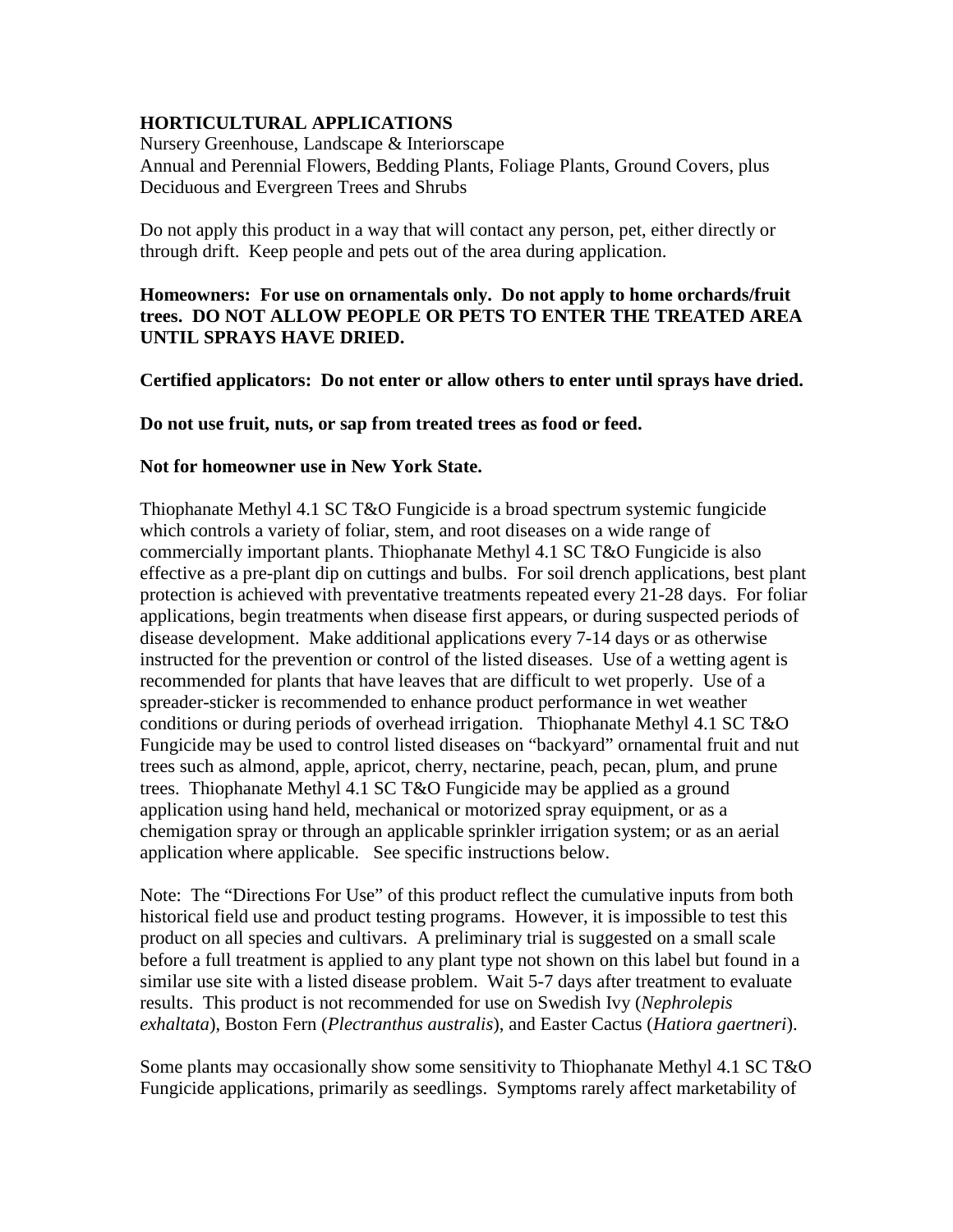the plants. Please check compatibility under your conditions on small groups of plants to see if there is any sensitivity.

Application Instructions: Apply material with properly calibrated hand held, mechanical or motorized spray equipment or by chemigation thorough appropriate sprinkler irrigation, flood, or drip systems. Begin applications when disease first appears and repeat at 7-14 day intervals or as needed during the growing season. Use the shortest interval when conditions are unusually favorable for the development of disease. For hand held, mechanical, or motorized applications, mix  $10.9 - 21.8$  oz. of Thiophanate Methyl 4.1 SC T&O Fungicide per 100 gal. and apply as a full coverage spray to drip for the prevention and control of the diseases listed below. Spray volume may range up to 400 gallons of finished spray per acre depending upon plant species and plant growth stage. For applications through irrigation systems, refer to aerial use rates indicated in the foliar application chart. For small volume applications less than 100 gallons, divide recommended rate by 16 to get the number of teaspoons of Thiophanate Methyl 4.1 SC /gallon water.

Special Instructions For Proportional Injectors (e.g. Dosatron, Dosmatic, Anderson, and similar equipment): Determine the treatment rate as indicated below in the ground application column for crop and pathogen. Determine the injection ratio for the individual system to be used for application. For systems using a 1:100 ratio, measure and add the exact amount of recommended material per 100 gallons to each gallon of water in a stock bucket or tank. For systems using a 1:200 ratio, multiply the recommended amount per 100 gallons by 2. For systems using a 1:50 ratio, divide the recommended amount per 100 gallons by 2. For systems using a 1:16 ratio, divide the recommended amount per 100 gallons by 6. Greater accuracy in calibration and distribution will be achieved by injecting a larger volume of a more dilute suspension per unit time. An injection ratio of 1:100 is recommended for most greenhouse and nursery systems.

Note: homeowners do not apply more than 56 fl. oz. product per acre per single application  $(1.3 \text{ fl. oz. per } 1000 \text{ sq. ft.}).$ 

For cut flowers do not apply more than 15.5 fl. oz. Thiophanate Methyl 4.1 SC T&O Fungicide (0.5 lb a.i.) per acre per application.

|                           | Rate                  |                                                   |
|---------------------------|-----------------------|---------------------------------------------------|
| Diseases                  | fl. oz. $product/100$ |                                                   |
| Controlled                | gallons or per acre   | Instructions                                      |
| Anthracnose               | $10.9 - 21.8$         | Apply as buds break or at first sign of disease   |
|                           |                       | period. Repeat at 7-14 day intervals as needed    |
|                           |                       | during disease period.                            |
| <b>Black Spot of Rose</b> | $10.9 - 21.8$         | Apply in early summer or at first sign of         |
| Diplocarpon rosae         |                       | disease. Repeat at 7-14 days as needed during     |
|                           |                       | disease period.                                   |
| Brown Rot and Blight      | $10.9 - 21.8$         | Apply in late spring or at first sign of disease. |

FOLIAR APPLICATION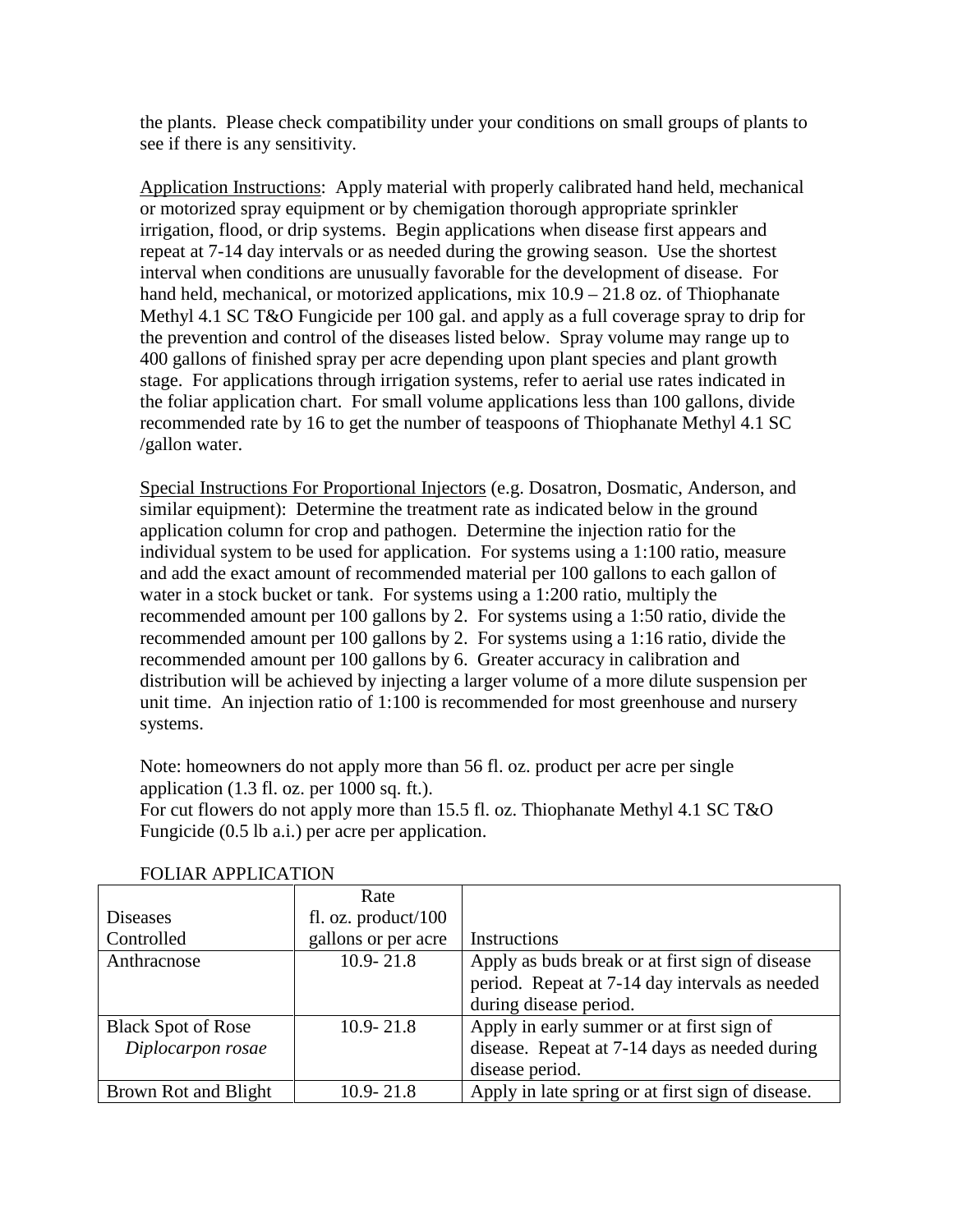| Monilinia, Sclerotinia,                |               | Repeat every 7-14 days as needed during          |
|----------------------------------------|---------------|--------------------------------------------------|
| Whetzellinia                           |               | disease period.                                  |
| Fusicladium and                        | $10.9 - 21.8$ | Apply as buds break. Repeat every 7-14 days      |
| Venturia Leaf Scabs                    |               | as needed during disease period. Effective       |
| on: Crabapple,                         |               | control requires coverage during leaf expansion. |
| Hawthorn, Pear,                        |               | Rotations and/or tank mix combinations with      |
| Mountain Ash,                          |               | mancozeb, chlorothalonil or propiconazole can    |
| Pyracantha, etc.                       |               | be utilized.                                     |
| Leaf Spots and Blights                 | $10.9 - 21.8$ | Apply when disease symptoms first appear.        |
| caused by:                             |               | Repeat every 7-14 days as needed during          |
| Ascochyta, Blumeriella,                |               | disease period. Rotations and/or tank mix        |
| Botrytis, Cercospora,                  |               | combinations with mancozeb or chlorothalonil     |
| Coccomyces,                            |               | can be utilized.                                 |
| Corynespora,                           |               |                                                  |
| Curvularia,                            |               |                                                  |
| Didymellina,                           |               |                                                  |
| Entomosporium,                         |               |                                                  |
| Fabraea, Fusarium,                     |               |                                                  |
| Ramularia,                             |               |                                                  |
| Rhizoctonia,                           |               |                                                  |
| Marssonina,                            |               |                                                  |
| Mycosphaerella,                        |               |                                                  |
| Myrothecium, Phoma,                    |               |                                                  |
| Physalospora,                          |               |                                                  |
| Schizothyrium,                         |               |                                                  |
| Septoria, Sphaceloma                   |               |                                                  |
| Ovulinia Blight                        | $10.9 - 16.3$ | Apply as flowers open. Repeat every 7-14 days    |
|                                        |               | as needed during disease period.                 |
| Powdery Mildews                        | $10.9 - 21.8$ | Apply when disease first appears and repeat      |
| Erysiphe,                              |               | every 7-14 days during disease period.           |
| Microsphaera,                          |               | Rotations and/or tank mix combinations with      |
| Phyllactinia,                          |               | mancozeb or triadimefon can be utilized.         |
| Podosphaera, Oidium,                   |               |                                                  |
| Sphaerotheca                           |               |                                                  |
| <b>Rust Diseases caused</b>            | $10.9 - 21.8$ | Apply in late spring or when symptoms first      |
| by: Puccinia,                          |               | appear. Repeat every 7-14 days as needed         |
| Gymnosporangium,                       |               | during disease period. Rotations and/or tank     |
| Uromyces                               |               | mix combinations with mancozeb or                |
|                                        |               | chlorathalonil are recommended.                  |
| Tip Blight of Pine                     | $16.3 - 21.8$ | Begin application in spring when new growth      |
| Sphaeropsis sapinea,                   |               | starts. Make a second application just before    |
| Diplodia pinea                         |               | needles emerge from the sheath and a third       |
|                                        |               | application 14 days later. Thorough coverage     |
|                                        |               | is essential for optimal disease control.        |
|                                        | $16.3 - 21.8$ | Apply when symptoms first appear. Repeat         |
| Twig Blights, Cankers,<br>and Diebacks |               | every 7-14 days as needed during disease         |
|                                        |               |                                                  |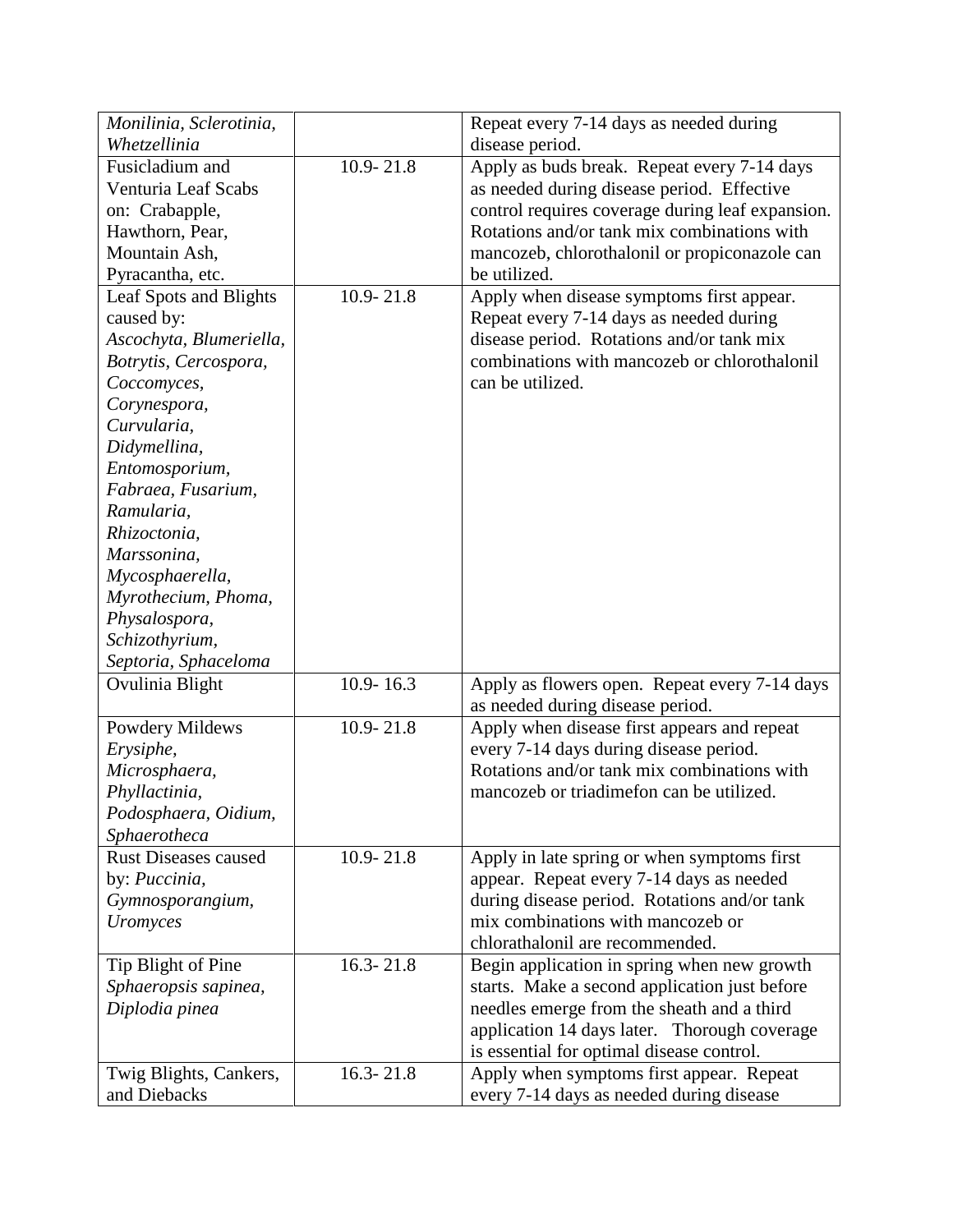| Diaporthe, Kabatina, | period. |
|----------------------|---------|
| Phoma, Phompsis      |         |
|                      |         |

# SOIL DRENCH APPLICATION

Germination of seedlings of some species and cultivars planted in soil drenched with Thiophanate Methyl 4.1 SC T&O Fungicide may be delayed slightly, but the plants typically recover, and will be protected from seedling root infection. Soil drenches on young plants may cause a slight chlorosis (yellowing) of lower leaves, but typically do not affect the upper foliage. Other plants may also show a temporary stunting.

| <b>Diseases</b><br>Controlled                                                                                                                                                                                | Rate<br>Fl. Oz.<br>product/100 gal. | Instructions                                                                                                                                                                                                                                                                                                                                                                                                                                                                                                                                                                                                                                                                                                                                                                                                                                                                                                                                                     |
|--------------------------------------------------------------------------------------------------------------------------------------------------------------------------------------------------------------|-------------------------------------|------------------------------------------------------------------------------------------------------------------------------------------------------------------------------------------------------------------------------------------------------------------------------------------------------------------------------------------------------------------------------------------------------------------------------------------------------------------------------------------------------------------------------------------------------------------------------------------------------------------------------------------------------------------------------------------------------------------------------------------------------------------------------------------------------------------------------------------------------------------------------------------------------------------------------------------------------------------|
| Stem, Crown, and Root Rots<br>caused by:<br>Botrytis, Cylindrocladium,<br>Fusarium, Gliocladium,<br>Myrothecium, Penicillium,<br>Ramularia, Rhizoctonia, Sclerotinia<br><b>Black Root Rot: Thielaviopsis</b> | $10.9 - 21.8$                       | Apply as a drench or directed spray using hand held,<br>mechanical, or motorized spray equipment, or as a<br>chemigation drench or directed spray using<br>applicable sprinkler irrigation systems, after seeding<br>or sticking of cuttings $(7.6 \text{ oz.})$ or after transplanting<br>$(12.0-15.3 \text{ oz.})$ to propagation beds, containers, pots,<br>trays, or nursery or landscape beds at a rate to<br>thoroughly soak the growing media through the root<br>zone. A general guide is 0.25-3 pints of finished<br>mixture per sq ft depending on the media type and<br>depth (about 4 oz. per 4 inch pot or 8 oz. per 6 inch<br>pot). Repeat every 21-28 days for adequate crop<br>protection. Note: Thiophanate Methyl 4.1 SC T&O<br>Fungicide does not control Pythium or Phytophthora.<br>Tank mix combinations with metalaxyl, mefenoxam,<br>etridiazole, fosetyl-Al or propamocarb are required<br>for the control of Pythium and Phytophthora. |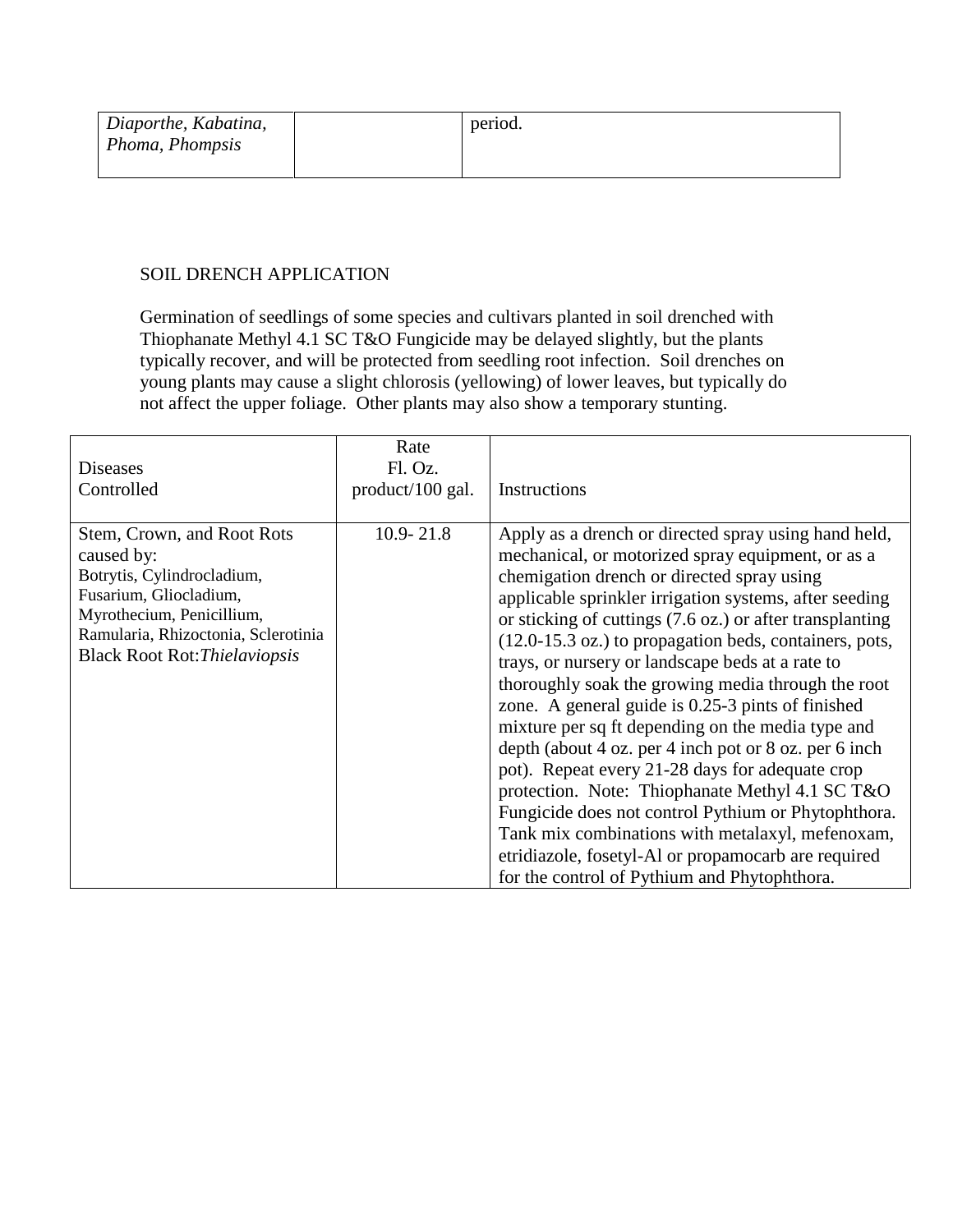#### PLANT DIP APPLICATIONS

|                                  | Rate             |                                                              |
|----------------------------------|------------------|--------------------------------------------------------------|
| Diseases                         | Fl. Oz.          |                                                              |
| Controlled                       | product/100 gal. | Instructions                                                 |
|                                  |                  |                                                              |
| <b>Plant or Cutting Diseases</b> | $10.9 - 21.8$    | Immerse plants or cuttings for 10-15 min. Remove             |
| caused by: <i>Botrytis</i> ,     |                  | and allow to drain. Note: Follow accepted hygiene            |
| Cylindrocladium, Fusarium,       |                  | practices to minimize the introduction and spread of         |
| Gliocladium, Myrothecium,        |                  | water borne bacterial and water mold fungal diseases.        |
| Penicillium, Ramularia,          |                  |                                                              |
| Rhizoctonia, Sclerotinia,        |                  |                                                              |
| <i>Thielaviopsis</i>             |                  |                                                              |
| Bulb, Corm, and Rhizome Rots     | $10.9 - 21.8$    | Soak cleaned bulbs for 15-30 min in warm solution            |
| caused by:                       |                  | $(80-85 \text{ °F})$ . For storage disease prevention, treat |
| Botrytis, Cylindrocladium,       |                  | bulbs preferably within 48 hours after digging. After        |
| Fusarium, Gliocladium,           |                  | treatment, dry well before storing. If bulbs are for         |
| Myrothecium Penicillium,         |                  | forcing, treat bulbs that have been heat-cured. Note:        |
| Ramularia, Rhizoctonia,          |                  | Follow accepted hygiene practices to minimize the            |
| Sclerotinia, Thielaviopsis       |                  | introduction and spread of water borne bacterial and         |
|                                  |                  | water mold fungal diseases.                                  |

# **DIRECTIONS FOR USE THROUGH CHEMIGATION SYSTEMS**

# **GENERAL INSTRUCTIONS**

Apply this product only through sprinkler irrigation systems including center pivot, lateral move, end tow, side (wheel) roll, traveler, solid set or hand move; or drip (mini-micro sprinklers, strip tubing, trickle) irrigation systems. Do not apply this product through any other type of irrigation system.

Crop injury, lack of effectiveness, or illegal pesticide residues in the crop can result from nonuniform distribution of treated water.

If you have any questions about calibration, you should contact State Extension Service specialists, equipment manufacturers or other experts.

A person knowledgeable of the chemigation system and responsible for its operation, or under the supervision of the responsible person, shall shut the system down and make necessary adjustments should the need arise.

Do not connect chemigation system (including greenhouse systems) used for pesticide irrigation to any public water system unless the pesticide label-prescribed safety devices for public water systems are in place. Public water system means a system for the provision of piped water for human consumption if such a system has at least 15 service connections or regularly serves an average of at least 25 individuals daily at least 60 days out of the year.

#### **SYSTEM REQUIREMENTS**

Chemigation systems connected to public water systems must contain a functional, reducedpressure zone, backflow preventer (RPZ) or the functional equivalent in the water supply line upstream from the point of pesticide introduction. As an option to the RPZ, the water from the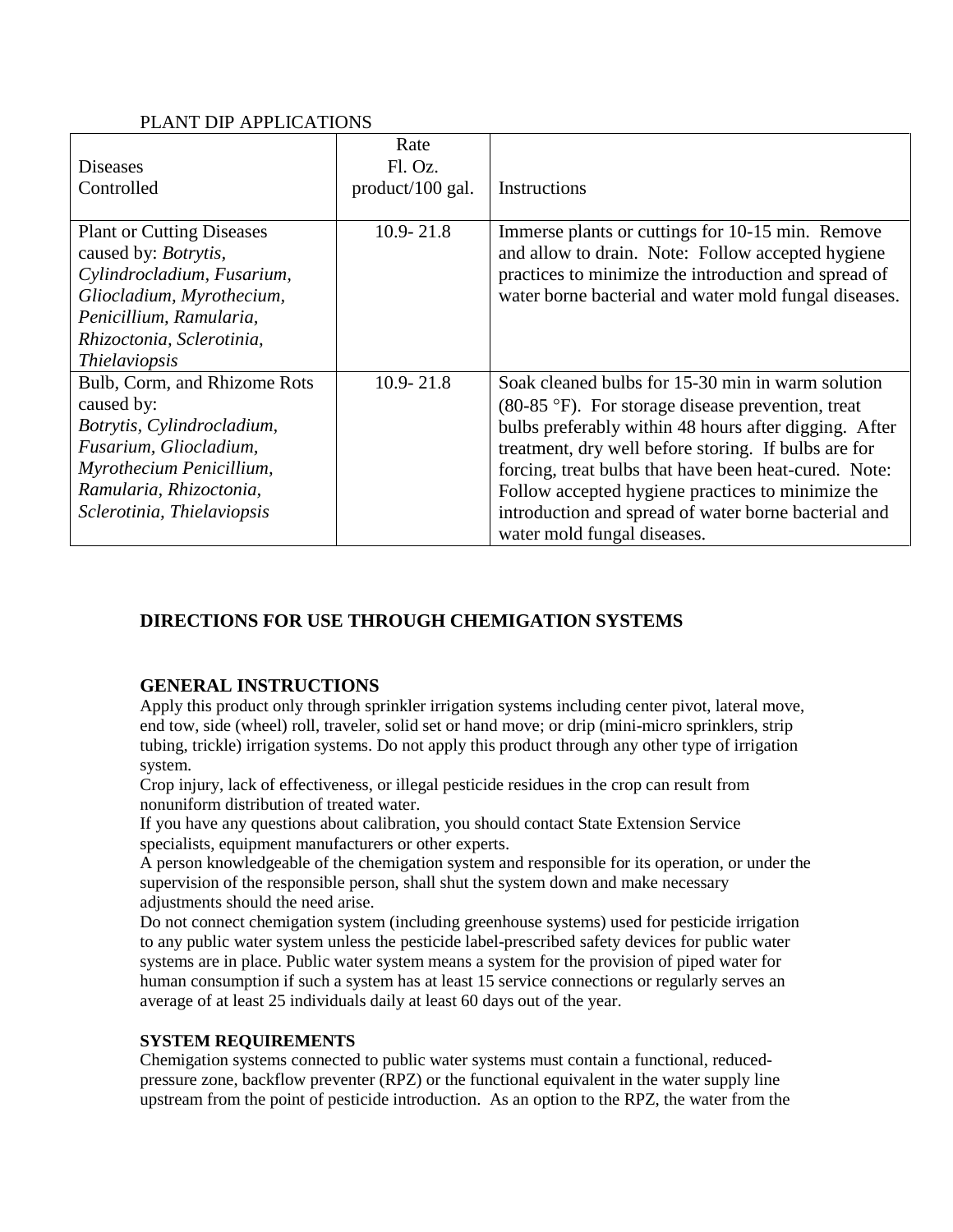public water system should be discharged into a reservoir tank prior to pesticide introduction. There shall be a complete physical break (air gap) between the outlet end of the fill pipe and the top or overflow rim of the reservoir tank of at least twice the inside diameter of the fill pipe. Systems utilizing a pressurized water and pesticide injection system must meet the following requirements:

The system must contain a functional check valve, vacuum relief valve, and low pressure drain appropriately located on the irrigation pipeline to prevent water source contamination from backflow.

The pesticide injection pipeline must contain a functional, automatic, quick-closing check valve to prevent the flow of fluid back toward the injection pump. The pesticide injection pipeline must also contain a functional, normally closed, solenoid-operated valve located on the intake side of the injection pump and connected to the system interlock to prevent fluid from being withdrawn from the supply tank when the irrigation system is either automatically or manually shut down. The system must contain functional interlocking controls to automatically shut off the pesticide injection pump when the water pump motor stops.

The irrigation line or water pump must include a functional pressure switch which will stop the water pump motor when the water pressure decreases to the point where pesticide distribution is adversely affected.

Systems must use a metering pump, such as a positive displacement injection pump (e.g., diaphragm pump) effectively designed and constructed of materials that are compatible with pesticides and capable of being fitted with a system interlock.

#### **APPLICATION INSTRUCTIONS**

Observe the requirements in the System Requirements section above.

Apply Thiophanate Methyl 4.1 SC T&O Fungicide only through systems containing anti-syphon and check valves designed to prevent water source contamination or overflow of the mix tank and containing interlocking controls between the metering device and the water pump to insure simultaneous shut-off.

Maintain a gentle continuous agitation in mix tank during mixing and application to assure a uniform suspension.

Greater accuracy in calibration and distribution will be achieved by injecting a larger volume of a more dilute suspension per unit time.

Application of more than recommended quantities of irrigation water per acre may result in decreased product performance.

Do not apply when wind speed favors drift, when system connections or fittings leak, when nozzles do not provide uniform distribution or when lines containing the product cannot be flushed and must be dismantled and drained. In a center pivot system, block the nozzle set nearest the well/pivot/injection unit to prevent spray being applied to this area.

Where sprinkler distribution patterns do not overlap sufficiently, unacceptable disease control may result.

Allow sufficient time for pesticide to be flushed through all lines and all nozzles before turning off irrigation water.

Thiophanate Methyl 4.1 SC T&O Fungicide may be applied in conjunction with chemically neutral liquid fertilizers. Application in conjunction with highly alkaline fertilizers, such as aqueous ammonia, is likely to cause a degradation of the pesticide, resulting in reduced performance and should be avoided.

#### **SPRAY PREPARATION:**

Remove scale, pesticide residues, and other foreign matter from the chemical tank and entire injector system. Flush with clean water. Prepare a suspension of Thiophanate Methyl 4.1 SC T&O Fungicide in a mix tank. Fill the tank with  $\frac{1}{2}$  or  $\frac{3}{4}$  the desired amount of water. Start mechanical or hydraulic agitation. Slowly add the required amount of Thiophanate Methyl 4.1 SC T&O Fungicide and then the remaining volume of water.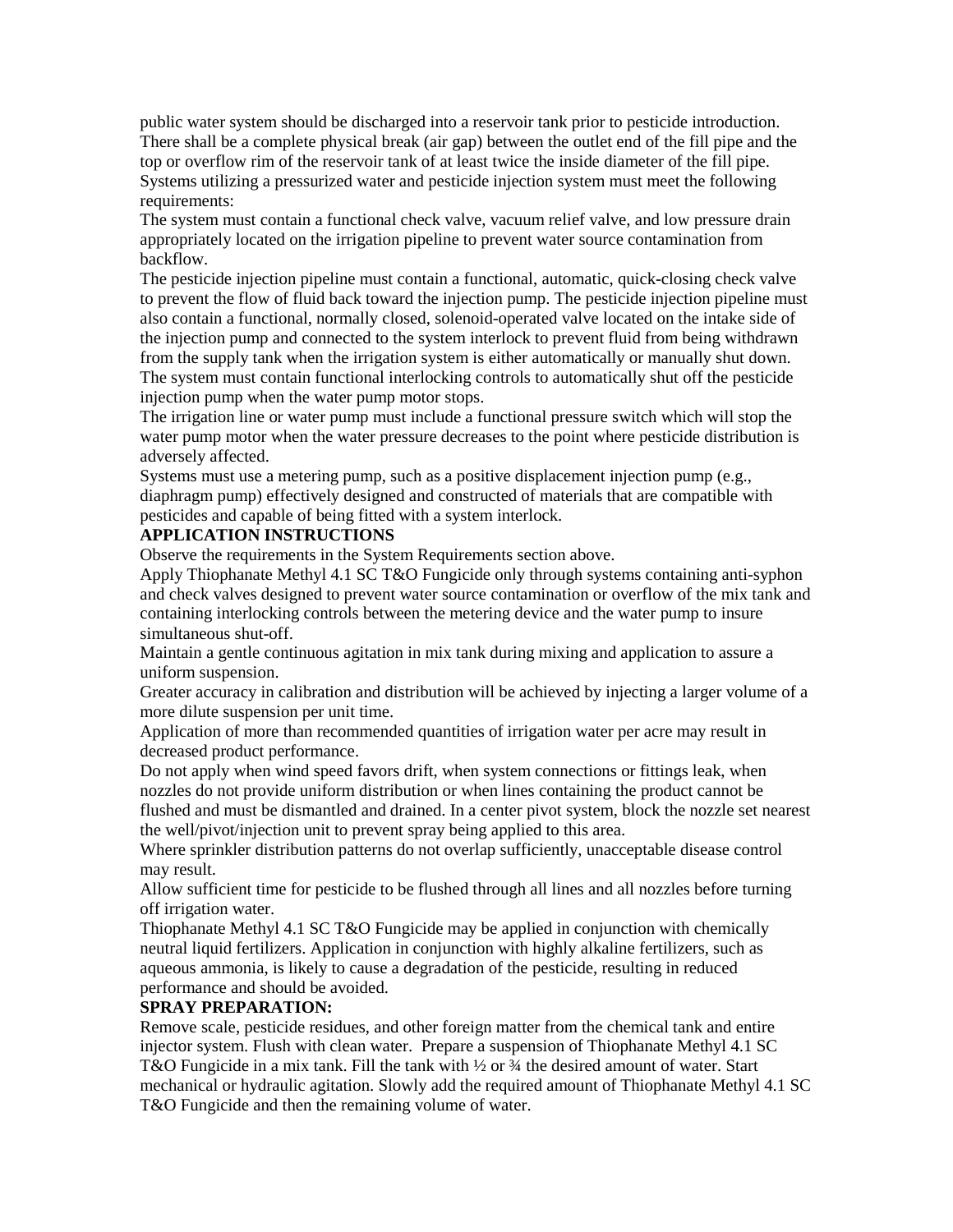#### **Sprinkler Irrigation - Notes**

Observe all System Requirements and Application Instructions above.

Set sprinkler system to deliver a maximum of 0.4 inch of water per acre. Volumes of water higher than this may reduce efficacy. Start sprinkler and then uniformly inject the suspension of Thiophanate Methyl 4.1 SC T&O Fungicide into the irrigation water line so as to deliver the desired rate per acre. The suspension of Thiophanate Methyl 4.1 SC T&O Fungicide should be injected with a positive displacement pump into the main line ahead of a right angle turn to insure adequate mixing. When treatment with Thiophanate Methyl 4.1 SC T&O Fungicide has been completed, do not irrigate the treated area for 24 to 48 hours to prevent washing the chemical off the crop.

Do not apply when wind speed favors drift beyond the area intended for treatment.

Where sprinkler distributed patterns do not overlap sufficiently, unacceptable disease control may result.

Check local restrictions and requirements regarding sprinkler irrigation applications, as they may vary from state to state.

#### **Drip (Mini-Micro Sprinklers, Strip Tubing, Trickle) Irrigation - Notes**

Observe all System Requirements and Application Instructions above. A pesticide supply tank is recommended

## **STORAGE AND DISPOSAL**

Do not contaminate water, food, or feed by storage and disposal.

**PESTICIDE STORAGE:** Store in the original container in a dry area. Do not store in a manner where cross-contamination with other pesticides, fertilizers, food or feed could occur. If spilled during storage or handling, absorb with sand or other inert material and dispose of absorbent in accordance with the Pesticide Disposal Instructions listed below.

**PESTICIDE DISPOSAL:** Pesticide wastes are toxic. Improper disposal of excess pesticide, spray mixture, or rinsate is a violation of Federal Law. If these wastes cannot be disposed of by use according to label instructions, contact your State Pesticide or Environmental Control Agency, or the Hazardous Waste representative at the nearest EPA Regional Office for guidance.

**CONTAINER HANDLING:** Nonrefillable container. Do not reuse or refill this container. **For containers ≤ 5 gallons:**

Clean container promptly after emptying. Triple rinse as follows: Empty the remaining contents into application equipment or a mix tank and drain for 10 seconds after the flow begins to drip. Fill the container ¼ full with water and recap. Shake for 10 seconds. Pour rinsate into application equipment or a mix tank or store rinsate for later use or disposal. Drain for 10 seconds after the flow begins to drip. Repeat this procedure two more times. Then offer for recycling if available or puncture and dispose of in a sanitary landfill, or by incineration, or, if allowed by state and local authorities, by burning. If burned, stay out of smoke.

#### **For containers > 5 gallons:**

Clean container promptly after emptying. Triple rinse as follows: Empty the remaining contents into application equipment or a mix tank. Fill the container  $\frac{1}{4}$  full with water. Replace and tighten closures. Tip container on its side and roll it back and forth, ensuring at least one complete revolution, for 30 seconds. Stand the container on its end and tip it back and forth several times. Turn the container over onto its other end and tip it back and forth